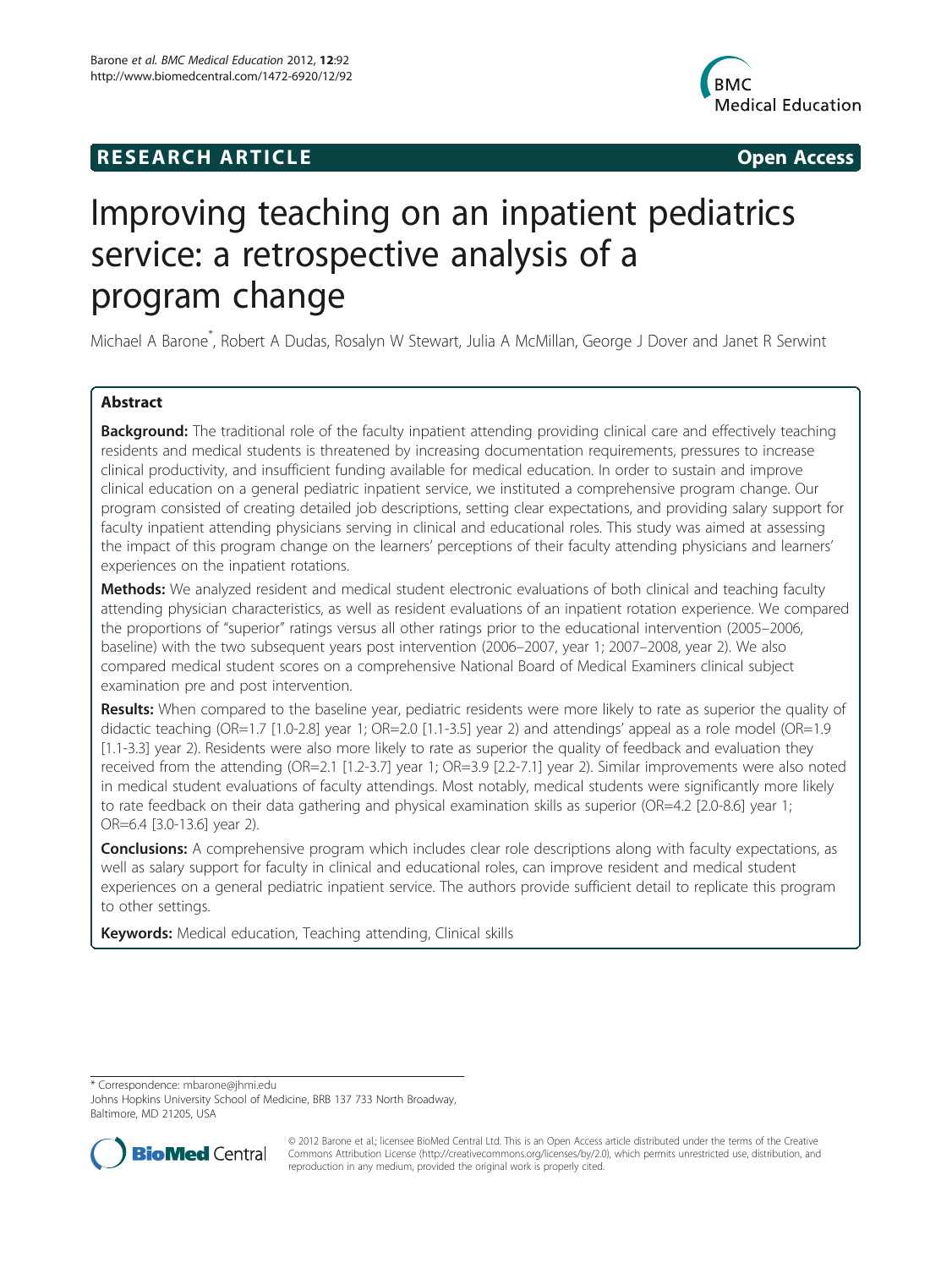## Background

In many academic medical centers individual generalist and subspecialty faculty members contribute to the effort of caring for general inpatients. General inpatients are those patients who are not admitted to the service of their primary care provider or to a subspecialist, either because of those physicians' lack of admitting privileges or because the patient's diagnosis is not restricted to a single organ system. The role of caring for such inpatients is often referred to as "ward attending," "service attending" or "clinical attending" and typically includes the teaching of residents and medical students as a major responsibility [[1,2\]](#page-7-0). This traditional model is increasingly being challenged as a result of diminished dollars directed towards education, pressure to increase clinical productivity and increasing documentation requirements for patient care [[3,4\]](#page-7-0). Pediatric departments have reported difficulty securing faculty for teaching duties, while at the same time standards for medical education are expanding to include increased emphasis on direct observation of trainees and timely feedback and assessment of residents and students [[5,6\]](#page-7-0). These increasing demands have created a situation wherein one faculty member may not be able to meet the expectations of patient care and teaching on a clinical service.

In this paper, we describe the implementation and evaluation of a multifaceted model for the clinical care and educational coverage of a general inpatient pediatrics service in a large, urban academic pediatrics department. Our system is distinct from the more recent trend to provide inpatient coverage through employing a team of hospitalists [[7\]](#page-7-0). Our faculty represent numerous generalist and specialty divisions within our department and each faculty member has his or her additional area of academic pursuit which sustains them in a single promotions track environment. In seeking to evaluate the effectiveness of our educational intervention, we hypothesized that financial support and a defined job description would lead to improved resident and medical student evaluations of faculty attendings, specifically in the domains of feedback given to trainees on their communication, data gathering and physical exam skills. Previous investigators have demonstrated the association between paying faculty members for teaching and improved educational experiences for learners [\[8](#page-7-0)]. We chose to focus on the outcome of trainee evaluations since these have been shown to correlate with multiple indicators of effective teaching [\[9](#page-7-0)]. As secondary outcomes, we compared 1) resident evaluation of the ward rotation experience and 2) medical student content knowledge as assessed by the National Board of Medical Examiners clinical subject examination before and after modifying the attending system.

#### Original program

The Department of Pediatrics at the Johns Hopkins University School of Medicine has approximately 150 full-time faculty members who are Board certified pediatricians in its main facility, the Johns Hopkins Children's Center. General inpatients are cared for by two resident teams with medical students assigned to each team. In 1996, the Chairman of the Department of Pediatrics created an additional faculty position – the teaching attending. One teaching attending would serve on each of the two inpatient teams along with a ward attending for each of the two teams. The driving forces behind this decision were increasing patient volume and acuity, increasing requirements for documentation and billing, and concerns that medical student teaching was no longer a priority. The teaching attending's primary responsibility was to focus on medical student education. Faculty volunteered for this teaching attending position but rarely reduced their other responsibilities, as no additional funding came with the position to allow for dedicated time. The list of responsibilities was loosely interpreted and difficult to enforce due to the volunteer nature of the position. As a result, faculty would often serve in the role for time periods that were briefer than the students' inpatient rotation, leading students to have several teaching attendings during the course of their rotation. This limited the extent to which any one faculty member was able to teach and assess a student.

Concurrently, similar concerns were being raised by the pediatrics housestaff that the clinical ward attending was becoming less available for teaching and patient care. Increasing productivity demands often required the attending to be off the inpatient units in outpatient clinics. Volunteer ward attendings, like the teaching attendings, offered to serve for only one to two weeks at a time, diminishing continuity for both patient care and resident assessment. Decreasing ward attending presence on the inpatient units also ran counter to a patient safety movement that was spreading across the institution [\[10](#page-7-0)]. While serving in this role had previously been considered an honor, over time it became increasingly difficult to have faculty volunteer for a ward attending rotation. As a result, we were threatened with unfilled schedules and impairments to the traditional quality of our inpatient teaching rotations.

#### Creation of a new program

In July of 2006, the department chairman, residency program directors, and the clerkship director redefined the positions of the clinical ward attending and the medical student teaching attending. The goals of the new program were to 1) improve medical education, 2) create a system of accountability for teaching efforts - linked to funding, and 3) begin to nurture a cohort of generalist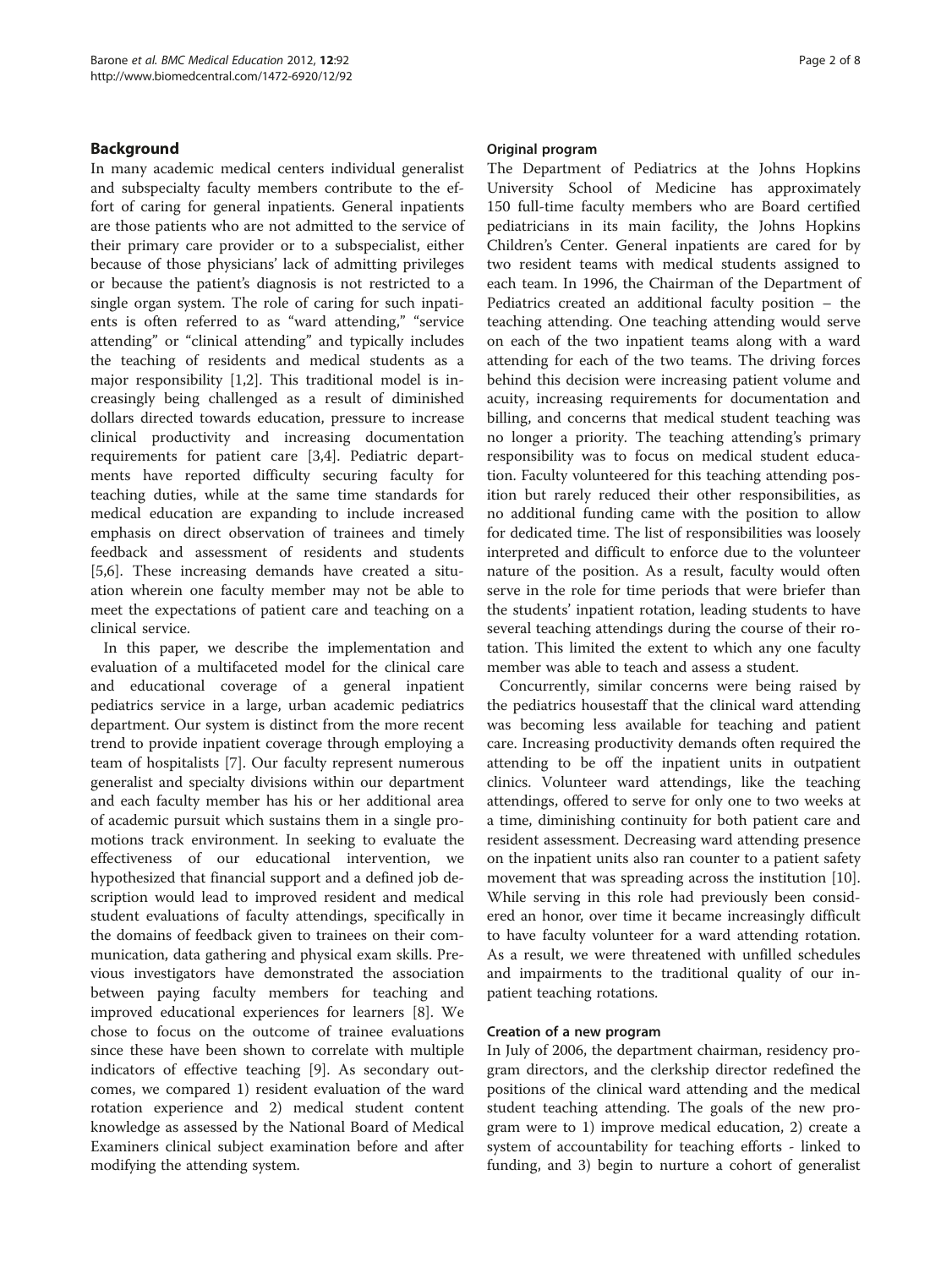and specialty faculty interested in medical education and associated faculty development [[11,12](#page-7-0)]. In attempting to achieve these goals, we proceeded with the following guiding principles; 1) the clinical ward attending would focus primarily on clinical care of the patients and resident education, 2) the teaching attending would focus on inpatient medical student education, 3) although attending presence would increase, all efforts would be made to maintain resident autonomy, a key feature in our residency training program and 4) faculty development would enable faculty to fulfill either position throughout the academic year and would support a community of educators interested in continuous improvement.

The expectations of the clinical ward attending and the medical student teaching attending are shown in Tables 1 and 2 respectively. The specific responsibilities emphasize the provision of outstanding patient care, resident education and feedback and direct observation of the student in their clinical role with patients. Faculty serving as ward attendings are required to devote 90% of their time, during their rotation, to the position and those serving as teaching attending are required to spend 50% of their time, during their rotation, on the assignment. In order to maintain a learner centric approach, those in either role are expected to commit to the entire rotation, mirroring the student academic calendar (4.5 weeks) or the resident monthly calendar (4 weeks). Individual salary support from the Department of Pediatrics is given to the ward attending and medical student teaching attending. Originally, one-third of the funds to pay for faculty effort came from a redistribution of departmental general funds. We also sought funding from the School of Medicine, noting that we could provide an increase in faculty-medical student

Table 1 Expectations of ward attending\*

| Responsibility                                | <b>Time Commitment</b> |
|-----------------------------------------------|------------------------|
| Review of goals and objectives with ward team | 30 min/month           |
| Attending rounds with entire team             | 3 hr/week              |
| Morning Report attendance                     | 3 hr/week              |
| Bedside teaching                              | 2 hr/week              |
| Observation of daily work rounds              | 1.5 hr/week            |
| Clinical care of patients                     | 21 hr/week             |
| Direct observation and feedback of interns    | 4 hr/month             |
| Review and feedback of intern write-ups       | 2 hr/month             |
| Facilitate journal club                       | 2 hr/month             |
| Mid-rotation feedback to residents            | 2 hr/month             |
| End of rotation feedback to residents         | 2 hr/month             |
| Completion of evaluation forms                | 1 hr/month             |
| Attend faculty development meetings           | 1 hr/month             |

\*Two interns, 2 senior residents and subintern on service.

| <b>Table 2 Expectations of Medical Student Teaching</b> |  |  |
|---------------------------------------------------------|--|--|
| Attending*                                              |  |  |

| Responsibility                                         | <b>Time Commitment</b> |
|--------------------------------------------------------|------------------------|
| Didactic teaching sessions with medical students       | 4 hr/week              |
| Direct observation and feedback of medical<br>students | 4 hr/week              |
| Read, give feedback on medical student write-ups       | 3 hr/week              |
| Attending rounds with entire team                      | 3 hr/week              |
| Observation of daily work rounds                       | 3 hr/week              |
| Facilitate Journal club                                | 2 hr/month             |
| Mid-rotation feedback to students                      | 2 hr/month             |
| End of rotation feedback to students                   | 2 hr/month             |
| Completion of evaluation forms                         | 1 hr/month             |
| Attend faculty development meetings                    | 1 hr/month             |

\*Four medical students rotate on each service.

contact teaching hours and improved performance in direct observation and feedback. This was particularly relevant in the setting of an upcoming review by the Liaison Committee on Medical Education. We also sought funding from the Johns Hopkins Hospital. The hospital did not agree to provide funding but the medical school did. The Department of Pediatrics set salary allocation as 0.08 FTE for 4 weeks of ward attending and 0.05 FTE for 4.5 weeks of teaching attending. When the above changes were announced to begin in July 2006, we noted a significant increase in the number of faculty willing to serve as ward and teaching attending. We were able to select individuals for ward and teaching attending roles based on past teaching experience and excellence.

## **Methods**

Evaluation outcomes for both groups included the deidentified resident and medical student responses to electronic evaluations ( $E^*$ value<sup>®</sup>) completed at the end of their rotation. We selected a pre-post study design by comparing evaluations from the academic year preceding the development of our program (2005–2006) with the two subsequent academic years (2006–2007, 2007–2008). Two subsequent years were studied to determine sustainability of the program effects. Scoring was done on a 1 (Poor) -5 (Superior) Likert Scale with descriptive anchors. Neither the residents nor medical students were aware that the aggregate data was being studied. The study was approved by the Institutional Review Board of the Johns Hopkins University School of Medicine.

We compared evaluations of the ward attendings qualities (15 questions-Table [3\)](#page-3-0) and the general inpatient rotation (13 questions - Table [4](#page-3-0)) as rated by the pediatric residents. We also analyzed evaluations of the teaching attendings (13 questions - Table [5\)](#page-4-0) as rated by the medical students. Open field narrative comments were encouraged on all evaluations. We also compared end of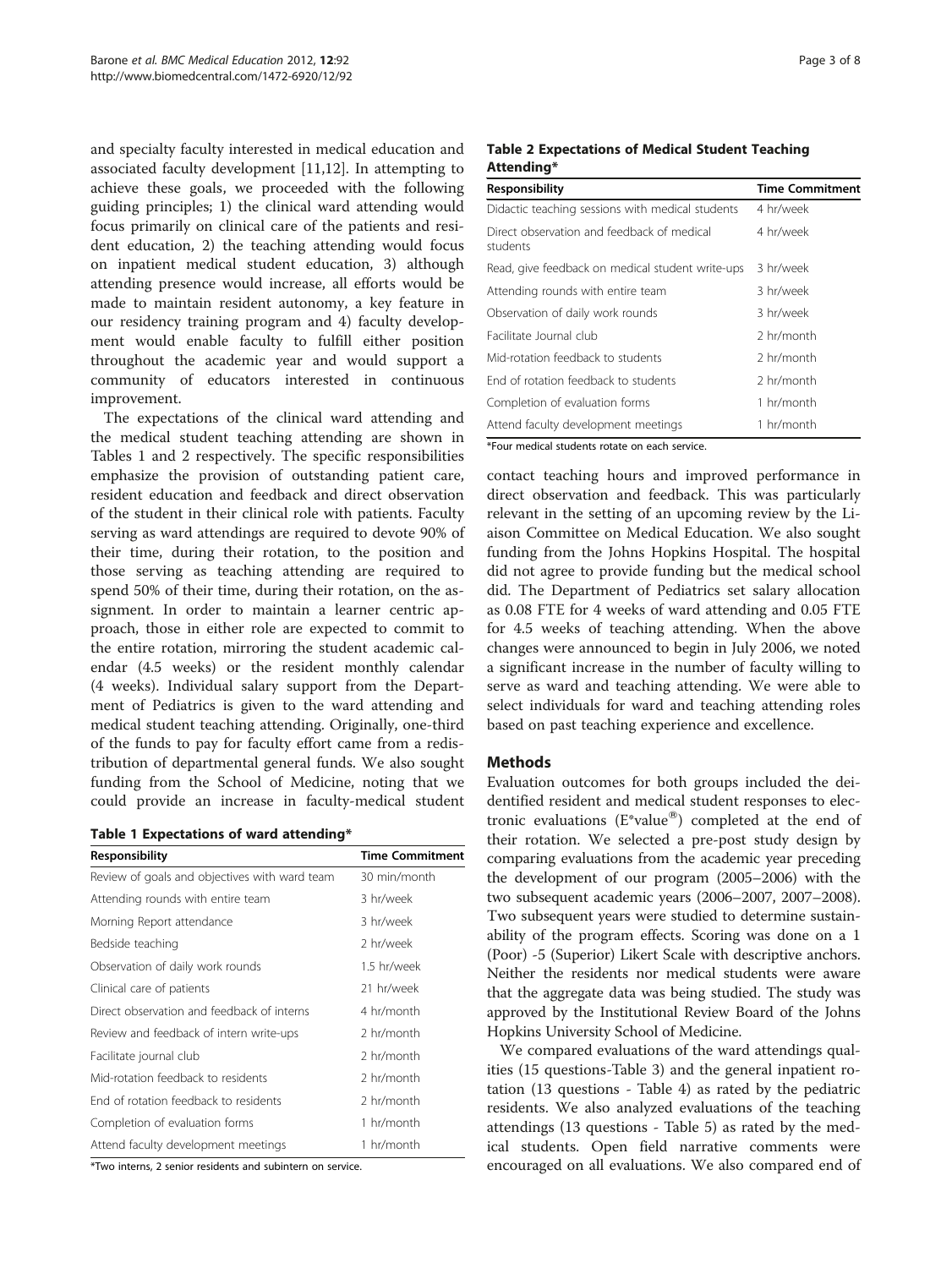## <span id="page-3-0"></span>Table 3 Resident evaluation of ward attending

| Superior (score of 5) vs. other                |     |           |     |           |                           |                  |      |                           |  |
|------------------------------------------------|-----|-----------|-----|-----------|---------------------------|------------------|------|---------------------------|--|
| N evaluations                                  |     | 2005-2006 |     | 2006-2007 | Odds Ratio 05-06 vs 06-07 | 2007-2008<br>116 |      | Odds Ratio 05-06 vs 07-08 |  |
|                                                | 120 |           | 144 |           |                           |                  |      |                           |  |
|                                                | #   | %         | #   | %         |                           | #                | $\%$ |                           |  |
| Quality of Bedside Teaching                    | 42  | 35        | 58  | 40        | $1.3(0.7-2.1)$            | 59               | 51   | $1.9(1.1-3.4)$            |  |
| Assistance with administrative/social problems | 41  | 34        | 60  | 42        | $1.4(0.8-2.3)$            | 63               | 54   | $2.3(1.3-4.0)$            |  |
| Sub-Intern Involvement                         | 46  | 38        | 49  | 34        | $0.8(0.5-1.4)$            | 39               | 34   | $0.8$ $(0.5-1.4)$         |  |
| Delegation of Responsibility                   | 55  | 46        | 68  | 47        | $1.0(0.6-1.7)$            | 66               | 57   | $1.6(0.9-2.7)$            |  |
| Stimulates Critical Thinking                   | 63  | 53        | 85  | 59        | $1.3(0.8-2.2)$            | 74               | 64   | $1.6(0.9-2.8)$            |  |
| Quality of Didactic Teaching                   | 53  | 44        | 82  | 57        | $1.7(1.0-2.8)$            | 71               | 61   | $2.0(1.1-3.5)$            |  |
| Clarity of Expectations                        | 49  | 41        | 71  | 49        | $1.4(0.8-2.4)$            | 67               | 58   | $2.0(1.1-3.4)$            |  |
| Availability                                   | 65  | 54        | 86  | 60        | $1.3(0.8-2.1)$            | 75               | 65   | $1.5(0.9-2.7)$            |  |
| Approachability                                | 80  | 67        | 103 | 72        | $1.2(0.7-2.2)$            | 90               | 78   | $1.7(0.9-3.2)$            |  |
| <b>Teaching Commitment</b>                     | 74  | 62        | 96  | 67        | $1.2(0.7-2.1)$            | 82               | 71   | $1.5(0.8-2.7)$            |  |
| Feedback/Evaluation                            | 28  | 23        | 56  | 39        | $2.1(1.2-3.7)$            | 63               | 54   | $3.9(2.2 - 7.1)$          |  |
| Professionalism                                | 65  | 54        | 98  | 68        | $1.8(1.1-3.1)$            | 79               | 68   | $1.8(1.0-3.2)$            |  |
| Communication with the team                    | 56  | 47        | 72  | 50        | $1.1(0.7-1.9)$            | 68               | 59   | $1.6(0.9-2.8)$            |  |
| Timeliness                                     | 49  | 41        | 73  | 51        | $1.5(0.9-2.5)$            | 65               | 56   | $1.8(1.1-3.2)$            |  |
| Appeal as a Role Model                         | 63  | 53        | 89  | 62        | $1.5(0.9-2.5)$            | 78               | 67   | $1.9(1.1-3.3)$            |  |

clerkship National Board of Medical Examiners clinical subject examination in Pediatrics before and after the attending system was modified.

For all evaluation comparisons, the proportion of residents and students scoring a question as "superior" (Likert scale = 5) was compared to an aggregate of other responses (Likert scale 1–4). We adopted this method considering that any response other than the highest possible was less than ideal. This approach has been described elsewhere and eliminates the need to convert ordinal responses to mean scores [[13\]](#page-7-0). We calculated odds ratios and 95%CI in order to assess significance of any changes. National Board of Medical Examiners

Table 4 Resident evaluation of ward rotation

Clinical Subject Examination scores were compared using student t-tests. Data analysis was performed with the use of Stata, version 9.2 (StataCorp LP, College Station, Tex). This study had no extramural support.

## **Results**

Compared with needing more than 33 individual attendings to cover 46 necessary ward and teaching attending schedule blocks in 2005–2006, the addition of a defined role and faculty salary support enabled us to fill the ward and teaching attending schedule with an average of 26 faculty members per year from 2006– 2008. This smaller group of faculty members includes

| Superior (score of 5) vs. other                 |    |           |     |           |                           |    |           |                           |  |
|-------------------------------------------------|----|-----------|-----|-----------|---------------------------|----|-----------|---------------------------|--|
| N evaluations                                   |    | 2005-2006 |     | 2006-2007 | Odds Ratio 05-06 vs 06-07 |    | 2007-2008 | Odds Ratio 05-06 vs 07-08 |  |
|                                                 | 92 |           | 101 |           |                           | 89 |           |                           |  |
|                                                 | #  | $\%$      | #   | $\%$      |                           | #  | %         |                           |  |
| Attending Availability                          | 48 | 52        | 59  | 58        | $1.3$ (0.7 - 2.3)         | 53 | 60        | $1.3(0.8 - 2.4)$          |  |
| Educational Interaction with attendings/fellows | 43 | 47        | 50  | 50        | $1.1$ (0.6 - 2.0)         | 48 | 54        | $1.3(0.7 - 2.4)$          |  |
| Lectures conferences quality                    | 25 | 27        | 39  | 39        | $1.7(0.9 - 3.1)$          | 41 | 46        | $2.3(1.2 - 4.3)$          |  |
| Patient related teaching quality                | 35 | 38        | 44  | 44        | $1.3$ (0.7 - 2.3)         | 39 | 44        | $1.3$ (0.7 - 2.3)         |  |
| Support from other residents                    | 35 | 38        | 45  | 45        | $1.3$ (0.7 - 2.3)         | 36 | 40        | $1.1$ $(0.6 - 2.0)$       |  |
| Appropriateness of independence                 | 55 | 60        | 61  | 60        | $1.0$ (0.6 - 1.8)         | 50 | 56        | $0.9(0.5 - 1.6)$          |  |
| Involvement as team member                      | 63 | 68        | 65  | 64        | $0.8$ (0.5 - 1.5)         | 55 | 62        | $0.7(0.4 - 1.4)$          |  |
| Experience with Procedures                      | 5. | 5         | 8   | 8         | $1.5(0.5 - 4.8)$          | 6  |           | $1.3(0.4 - 4.3)$          |  |
| Overall quality of rotation                     | 41 | 45        | 54  | 53        | $1.4(0.8 - 2.5)$          | 37 | 42        | $0.9(0.5 - 1.6)$          |  |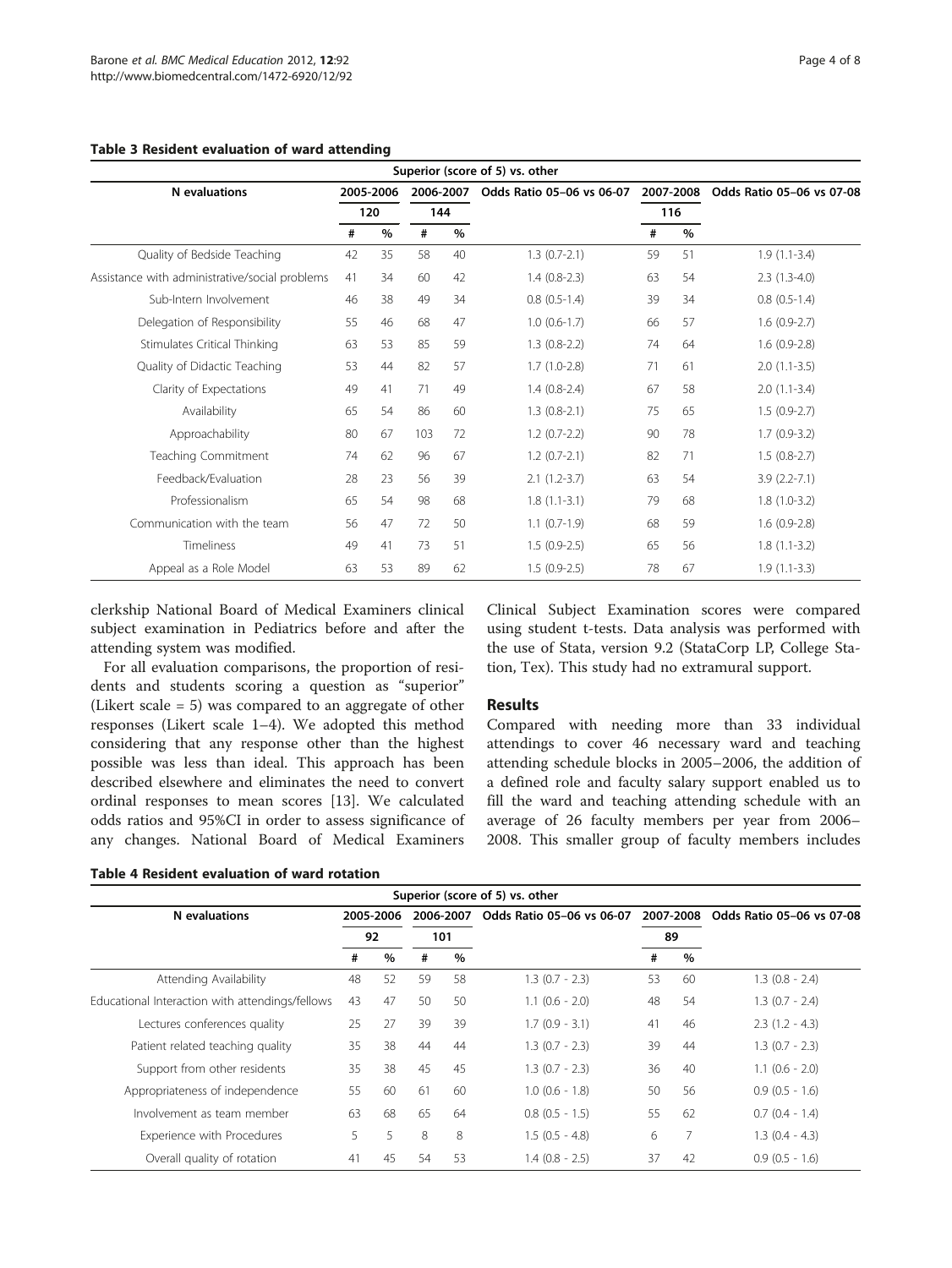| Superior (score of 5) vs. other                        |                 |    |                 |      |                           |                 |    |                           |  |
|--------------------------------------------------------|-----------------|----|-----------------|------|---------------------------|-----------------|----|---------------------------|--|
| N                                                      | 2005-2006<br>80 |    | 2006-2007<br>78 |      | Odds Ratio 05-06 vs 06-07 | 2007-2008<br>75 |    | Odds Ratio 05-06 vs 07-08 |  |
|                                                        |                 |    |                 |      |                           |                 |    |                           |  |
|                                                        | #               | %  | #               | $\%$ |                           | #               | %  |                           |  |
| Medical Knowledge                                      | 68              | 85 | 66              | 85   | $1.0(0.4-2.6)$            | 67              | 89 | $1.5(0.5-4.4)$            |  |
| Stimulates Critical Thinking                           | 58              | 73 | 66              | 85   | $2.1(0.9-5.0)$            | 66              | 88 | $2.8(1.1-7.4)$            |  |
| Quality of Didactic sessions                           | 49              | 61 | 67              | 86   | $3.9(1.7-9.3)$            | 60              | 80 | $2.5(1.2-5.6)$            |  |
| Clarity of Expectations                                | 51              | 64 | 62              | 79   | $2.2(1.0-4.8)$            | 55              | 73 | $1.6(0.7-3.3)$            |  |
| Availability                                           | 50              | 63 | 62              | 79   | $2.3(1.1-5.1)$            | 62              | 83 | $2.9(1.3-6.6)$            |  |
| Approachability                                        | 62              | 78 | 73              | 94   | $4.2(1.4-15.3)$           | 66              | 88 | $2.1$ (0.8-5.8)           |  |
| <b>Teaching Commitment</b>                             | 66              | 83 | 74              | 95   | $3.9(1.1-17.0)$           | 71              | 95 | $3.8(1.1-16.4)$           |  |
| Feedback/Evaluation (Written/Verbal Skills)            | 36              | 45 | 62              | 79   | $4.7(2.2 - 10.3)$         | 64              | 85 | $7.1(3.1-17.0)$           |  |
| Feedback/Evaluation (Data Gathering/<br>Physical Exam) | 23              | 29 | 49              | 63   | $4.2$ (2.0-8.6)           | 54              | 72 | $6.4$ (3.0-13.6)          |  |
| Communication with the team                            | 48              | 60 | 68              | 87   | $4.5(1.9-11.2)$           | 61              | 81 | $2.9(1.3-6.5)$            |  |
| <b>Timeliness</b>                                      | 55              | 69 | 64              | 82   | $2.1(0.9-4.7)$            | 54              | 72 | $1.2(0.6-2.5)$            |  |
| Appeal as a Role Model                                 | 61              | 76 | 68              | 87   | $2.1(0.9-5.5)$            | 66              | 88 | $2.3(0.9-6.2)$            |  |
| Quality of Bedside teaching                            | 33              | 41 | 57              | 73   | $3.9(1.9-8.0)$            | 52              | 69 | $3.2(1.6-6.6)$            |  |

## <span id="page-4-0"></span>Table 5 Med student evaluation of teaching attending

individuals in general pediatrics, emergency medicine, medicine-pediatrics, as well as many pediatric subspecialties such as cardiology, genetics, hematology, infectious diseases and endocrinology.

#### Resident ward attending program

The resident evaluations of ward attendings are reported in Table [3.](#page-3-0) One hundred and twenty evaluations were collected in the academic year prior to restructuring. In the subsequent years, 144 and 116 evaluations were collected respectively. For each year of the study, we collected  $\geq$  90% of the evaluations distributed to residents. In the year immediately following the restructured role and salary support for the ward attending, significant improvements were noted in the residents' perception of the quality of feedback and evaluation  $(OR=2.1 \t[1.2-3.7])$  as well as the perception of the professionalism of the ward attending. (OR=1.8 [1.1-3.1]). A positive trend was seen in the residents' perception of the quality of didactic teaching (OR=1.7  $[1.0-2.8]$  p=0.04). In the subsequent academic year (2007–2008), the positive changes noted in the first year remained and additional findings demonstrated significance. Compared to the baseline year, residents were approximately twice as likely to rate as superior (Score of 5) the attending's bedside teaching, help in sorting out administrative and social problems, clarity of expectations, didactic teaching quality, timeliness, and appeal as a role model. Residents were nearly 4 times as likely to rate the attendings' feedback to and evaluation of learners as superior (OR=3.9 [2.2-7.1]).

When comparing the resident evaluation of the ward rotation experience in the baseline year to the two subsequent academic years (Table [4\)](#page-3-0), we noted a trend toward improved quality of lectures and conferences in 2006–2007 and a significant change in the 2007–2008 academic year (OR=2.3 [1.2-4.3]). Other parameters of the evaluation showed no significant changes.

## Medical student teaching attending program

Eighty teaching attending evaluations were collected in 2005–2006 compared to 78 in 2006–2007 and 75 in 2007–2008). The lowest evaluation completion rate by year was 94%. In the year following the restructured role and salary support for the teaching attending (2006– 2007), significant improvements were noted in 8 of the 13 evaluation domains (Table 5). Some of the largest effects were seen in the students' perception of the quality of feedback on the learners' oral and written communication (OR=4.7 [2.2-10.3]) and history taking and physical exam skills (OR=4.2 [2–8.6]). Additional positive effects were seen in the students' perception of the attendings' didactic session quality, bedside teaching quality, availability, approachability, teaching commitment, and communication. In our effort to evaluate the sustainability of these findings over an additional academic year, we noted even greater improvements in some areas when comparing the 2007–2008 academic year to the baseline 2005–2006 year. Medical students were 6–7 times more likely to rate feedback on their data gathering, physical exam, oral and written communication skills as superior. Students were also more likely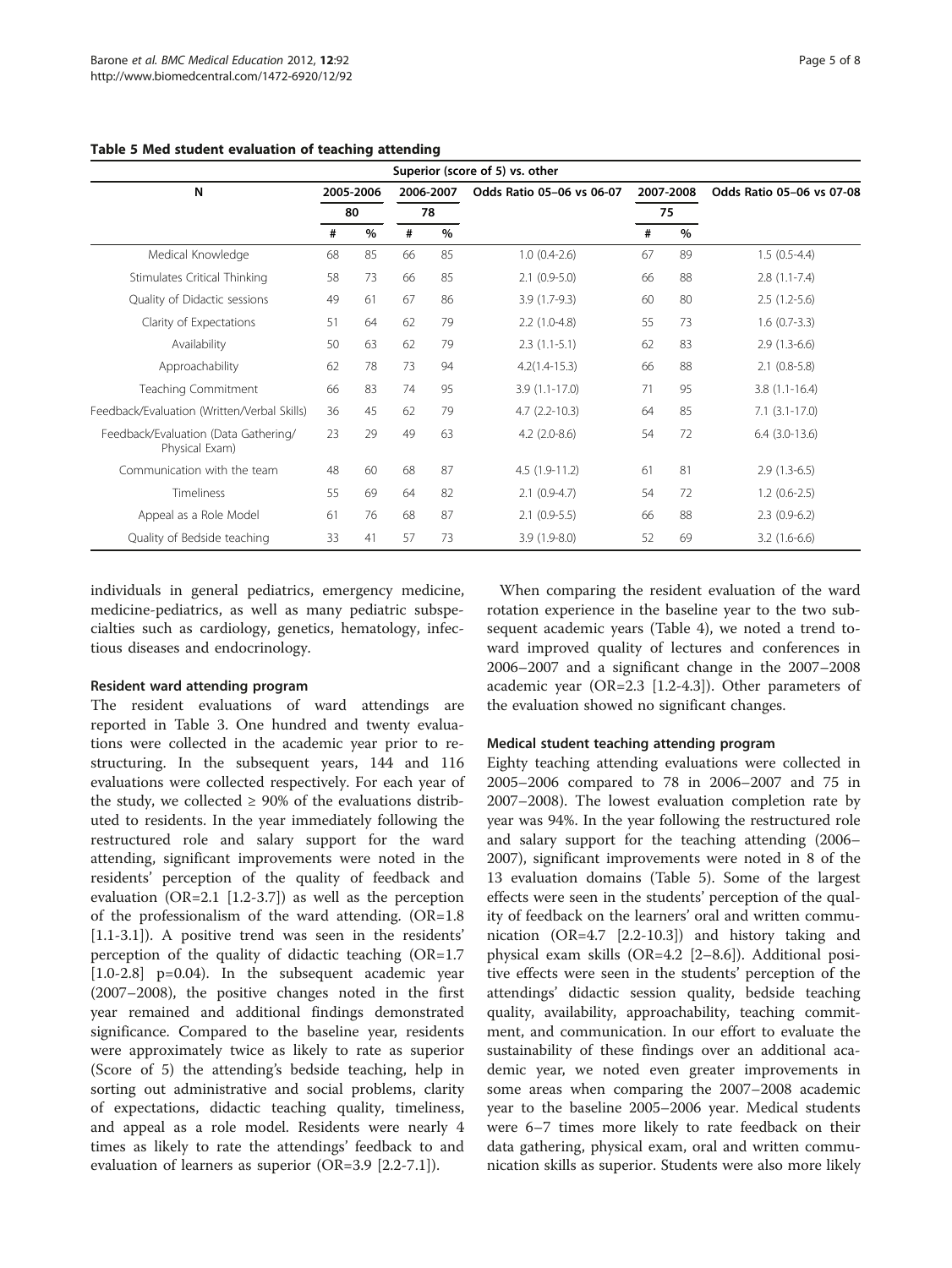to rate as superior the teaching attendings' availability (OR=2.9 [1.3-6.6]). There were no significant improvements seen in the perception of attending medical knowledge or the attending physician's appeal as a role model.

Review of the narrative comments on teaching attending evaluations noted a number of themes. These included significant differences in attending availability compared to other clerkships, overall quality of the teaching, and the fact that students and attendings were able to get to know one another as individuals. Some representative comments included:

"I was impressed with my teaching attending's earnest desire to know each student on the team personally. Because of the trusting relationship that developed, he has great power to teach effectively and offer constructive feedback."

"The teaching attending set-up was GREAT and I loved having meetings multiple times every week and learning about general peds topics. He was so much more available than the clinical attending."

"The teaching attending sessions were invaluable in giving us time to discuss our patients and have bedside teaching."

Despite improved student perception of their educational experience, as measured by teaching attending evaluations, NBME clinical subject examination scores in pediatrics did not differ when comparing the 2005– 2006 academic year with subsequent academic years. The mean score range over the years of analysis was 76.9-77.8. (p>0.05 for all comparisons- data not shown).

## **Discussion**

A comprehensive redesign of a pediatric inpatient teaching service which included a formal job description, a significant focus on resident and medical student education, and salary support, led to improvements in multiple educator performance ratings. We have demonstrated improvements in feedback and evaluation of both residents and medical students. In addition, students and residents ratings of the quality of bedside and didactic teaching was more likely to be considered "superior." We achieved these positive changes in our teaching program through the thoughtful development of defined roles and expectations for faculty in each attending role, as well as offering salary support for accountability for teaching efforts. By doing so, we have been able to move our teaching program forward in many ways. Our inpatient attending coverage has continued to evolve into a smaller group of more dedicated faculty – with an average of 23 faculty per year required to fill all the medical student teaching attending and ward attending responsibilities in the 2008–2011 academic years. The design of our service continues today and remains highly successful in terms of providing clinical care and education to residents and medical students.

While hospitalist systems have also been able to demonstrate effective teaching, our system is a different clinical care model. Our faculty group represents both generalist and subspecialty faculty attendings, all of whom have other aspects to their career, such as ambulatory care and subspecialty clinical care, research, educational administration, clinical program building, and teaching [\[14](#page-7-0)-[17\]](#page-7-0). Our institution currently does not have an academic division of hospital medicine. Our current model hybridizes the benefits of a traditional ward attending service, which includes enhancing resident autonomy and ownership in decision making, along with participation of faculty from subspecialty and general pediatrics, while including additional hours of dedicated attending time for teaching and clinical care. Our hybrid model allows individual faculty to contribute part of their overall effort to the general service yet maintain their home in their academic division. We facilitate this community of ward and teaching attending faculty through faculty development sessions throughout the year on such topics as giving and receiving feedback, small group teaching and improving bedside teaching.

Our program change has also allowed us to achieve important increases in the residents' and students' perceptions of the characteristics of the best clinical teachers previously documented in the literature. These include professionalism, punctuality/timeliness, communication and the conveying of clear expectations. The extent of the combined teaching and clinical roles of our faculty ward attendings allows for sufficient time with residents, thus providing a uniform exposure to enhance role modeling [[18](#page-7-0),[19](#page-7-0)]. This may help to shape the eventual teaching skills and career choices of our residents and medical students.

To our knowledge this is the first formal report of wide scale implementation of a teaching attending program for medical students on an inpatient service. Previous brief reports have demonstrated the value of dedicated faculty shifts focused on medical student and resident teaching in an academic emergency department [[20\]](#page-7-0). As a result of this change, we have documented significant changes in the students' perception of the quality of bedside teaching. Our students, like others, continue to seek more direct observation of their skills, and faculty continue to struggle with challenges of dedicating the substantial amounts of time needed to view entire patient workups or to pre-round with medical students. The medical student teaching attending program has been able to reverse some of the declines in bedside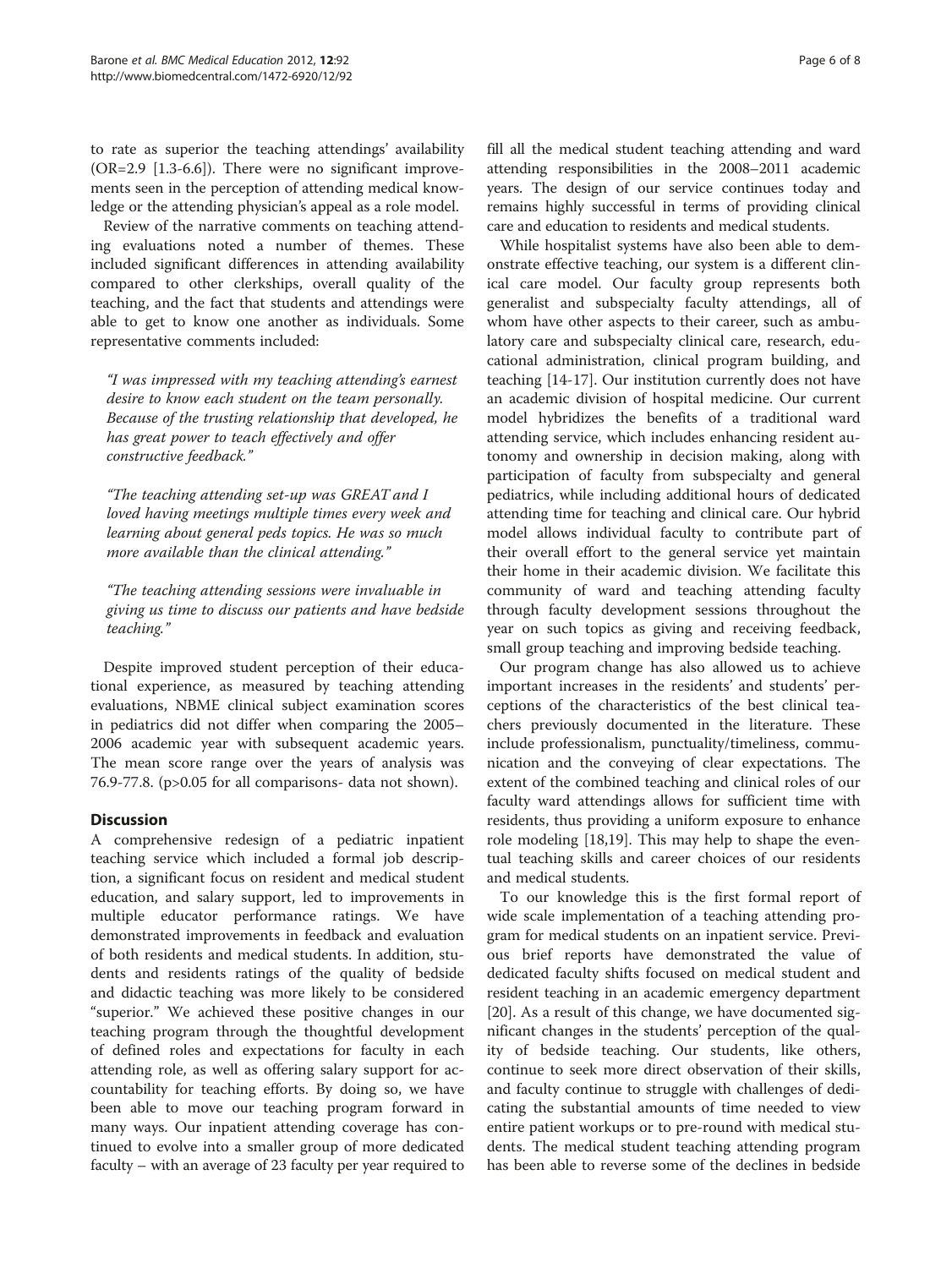teaching that have been documented in the literature over the past decades [[21-23\]](#page-7-0).

Strengths of our analysis include the anonymous evaluation system assessing multiple domains and our high evaluation response rate. Student and resident anonymity in our evaluation system limited any concerns that learners would be wary of retribution for criticism. Furthermore, students and residents were unaware that this program was being studied. We assessed the program over two years in order to show sustainability of our findings. In fact, for important domains such as feedback, there was a stronger impact in the second evaluation year compared to the first.

Some study limitations exist. With the exception of the analysis of the medical students' National Board of Medical Examination clinical subject exam scores, our E\*value survey instruments have not been validated. Another possible limitation is the possibility that medical student ratings of their residents and attending teachers may be subject to temporal improvements. To address this, we analyzed whether resident teachers were rated more favorably by medical students over two subsequent years with the new teaching attending program in place. No significant changes were noted in medical student evaluations of the resident teachers during this time (data not shown).

Finally, it's conceivable that faculty evaluations may have improved on the basis of which faculty members were selected as teaching faculty for this redesigned service. We did not, however, see changes in all of the evaluation domains as may have been expected with an extremely popular and skillful set of teachers. Despite this potential limitation, our department has always approached the changes to the inpatient services as that of a multi-faceted program. This is to say that, without this intervention, we would not have been able to recruit and retain quality faculty teachers. The elements of the program such as clear expectations and salary support, along with faculty development sessions, have enabled us to achieve our goal of significantly improving our teaching program.

Our challenges relate to ongoing funding of this educational program in a tentative environment. Given the reality of low professional fee reimbursement for the clinical activities of the ward attending in Maryland, this service is not able to fully cover the 3.0 full-time equivalent salary needs. While teaching attending activities are not billable, our ongoing analysis of ward attending clinical collections over the last full academic year (2011– 2012) demonstrates an offset of approximately 65% of the total salary costs of this program. As a result of this, continued departmental funding and funding from the School of Medicine is necessary. Given the current financial environment, this funding may be threatened in

the future and such a system may need to demonstrate more objective educational outcomes and/or changes which enhance clinical efficiency and patient safety in order to gain wide support.

#### **Conclusions**

Through the provision of salary support and a defined role description and clear expectations, we have been able to create a sustainable model of attending coverage on a large, academic pediatric general inpatient service comprised of generalist and subspecialty faculty. In doing so, we have demonstrated improved perception of faculty teachers by residents and medical students.

#### Competing interests

The authors declare that they have no competing interests.

#### Authors' contributions

MAB, JAM, GJD and JRS designed and funded the educational program intervention. RAD and JRS assisted MAB in the design, data collection and statistical analysis of the project. RAD, RS, JAM, GJD and JRS assisted MAB in the interpretation of the results, the drafting of the manuscript, and critically evaluating earlier drafts of the manuscript. All authors read and approved the final manuscript.

#### Authors' information

MAB is associate professor and director of medical student education, Department of Pediatrics, Johns Hopkins University School of Medicine. He is President-Elect of the Council on Medical Student Education in Pediatrics (COMSEP).

RAD is assistant professor and associate director of the pediatric clerkship, Department of Pediatrics, Johns Hopkins University School of Medicine. He is also a leader of the Helen Taussig College in the School of Medicine and director of the division of hospitalist medicine at the Johns Hopkins Bayview Medical Center.

WS is associate professor, Departments of Medicine and Pediatrics, Johns Hopkins University School of Medicine. She is also associate residency Program director of the medicine - pediatrics urban health residency program at Johns Hopkins.

JAM is professor and executive vice chair, Department of Pediatrics. She is associate dean for graduate medical education, Johns Hopkins University School of Medicine

GJD is chairman, Department of Pediatrics, Johns Hopkins University School of Medicine

JRS is pediatric residency program director and professor of pediatrics and public health at the Johns Hopkins University School of Medicine and the Johns Hopkins Bloomberg School of Public Health. Department of Pediatrics, Johns Hopkins University School of Medicine.

#### Ethical approval

This analysis was considered exempt by the Johns Hopkins University Institutional Review Board.

#### Previous presentations

Portions of this work were presented at the 2008 Council on Medical Student Education in Pediatrics (COMSEP) meeting and the 2009 Pediatric Academic Societies (PAS) meeting.

#### Acknowledgements

The authors wish to thank all of the dedicated faculty members, residents and medical students who have participated in this program since its inception. In addition, the authors would like to Ms. Kathy Miller for her assistance with data collection and analysis. We are indebted to Ms. Megan Brown and Ms. Rebekah Reisig for their outstanding administrative support of the pediatric residency and pediatric clerkship. Finally, the authors would like to thank Dr. David Nichols, Vice Dean for Education at the Johns Hopkins